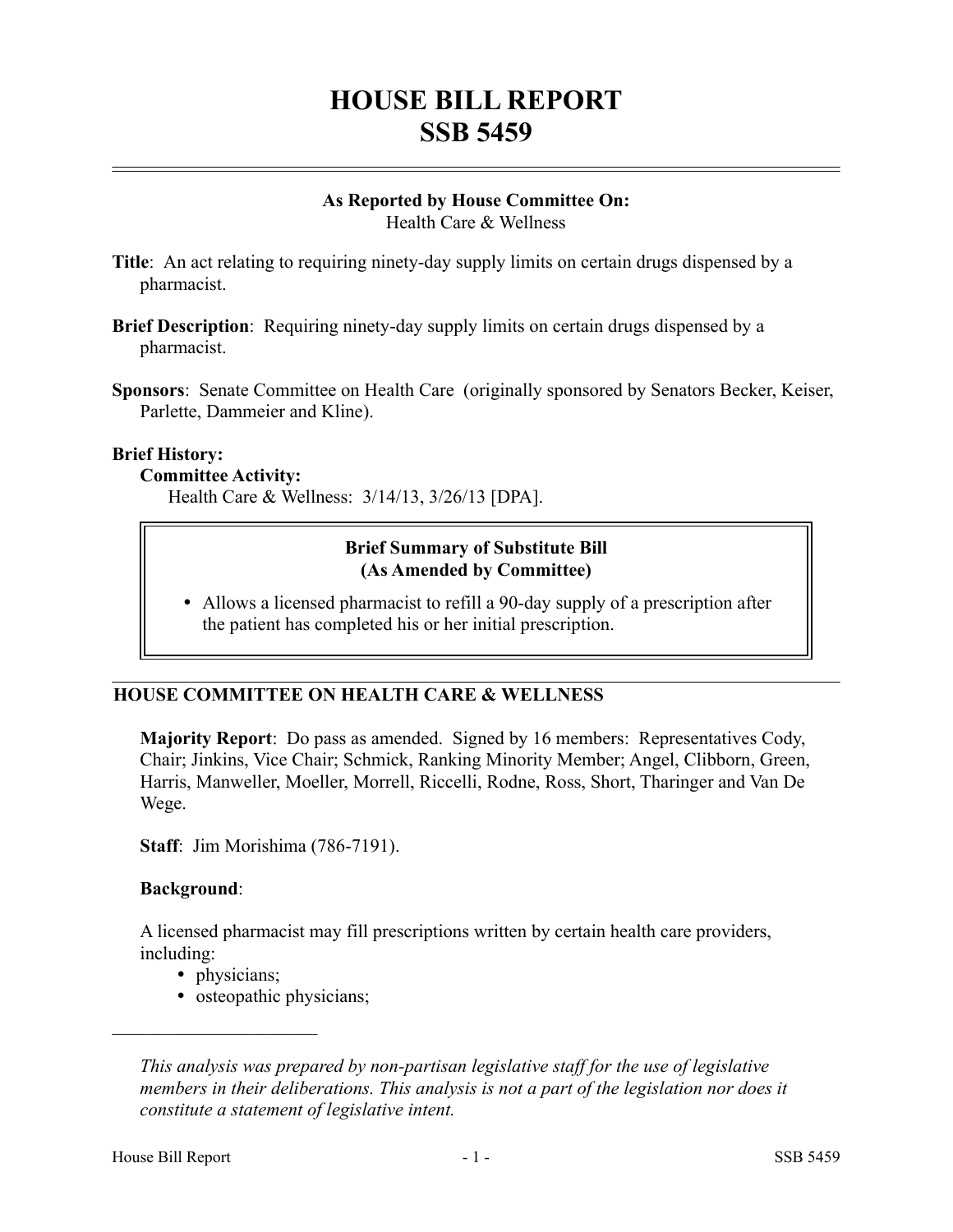- optometrists;
- dentists;
- podiatric physicians;
- veterinarians;
- advanced registered nurse practitioners;
- physician assistants; and
- osteopathic physician assistants.

A drug prescription must contain an instruction on whether a therapeutically equivalent generic drug may be substituted in its place. Prescriptions may be transmitted electronically, in writing, or orally.

–––––––––––––––––––––––––––––––––

#### **Summary of Amended Bill**:

A pharmacist may dispense a supply of no more than 90 days of a drug that is not a controlled substance pursuant to a prescription that specifies an initial quantity of less than a 90-day supply followed by periodic refills if:

- the patient has completed an initial 30-day supply of the drug, unless the prescription continues the same medication previously dispensed in a 90-day supply, in which case the initial 30-day supply is not required;
- the total quantity of dosage units dispensed does not exceed the total quantity of dosage units authorized by the prescriber, including refills;
- the prescriber has not specified on the prescription that dispensing the prescription in an initial amount followed by periodic refills is medically necessary; and
- the pharmacist is exercising his or her professional judgment.

A pharmacist may not dispense a greater supply of a drug pursuant to this authority if the prescriber personally indicates, orally or in writing, "no change to quantity" or similar words. A prescriber may check a box marked "no change to quantity" if he or she initials the box or checkmark. If a pharmacist dispenses an increased supply of a drug, he or she must notify the prescriber of the increase in the quantity of dosage units dispensed.

A health benefit plan, health carrier, workers' compensation insurance plan, pharmacy benefit manager, or any other person or entity including, but not limited to, a state program or state employer is not required to provide coverage in a manner inconsistent with the beneficiary's or enrollee's plan benefit.

#### **Amended Bill Compared to Substitute Bill**:

The amended bill:

- makes terms relating to health insurance consistent with state statutes by changing "health care service plan" to "health benefit plan, "changing "health insurer" to "health carrier," and adding "enrollee" to "beneficiary;" and
- clarifies that the act does not require coverage (instead of coverage "for a drug") in a manner inconsistent with the plan benefit.